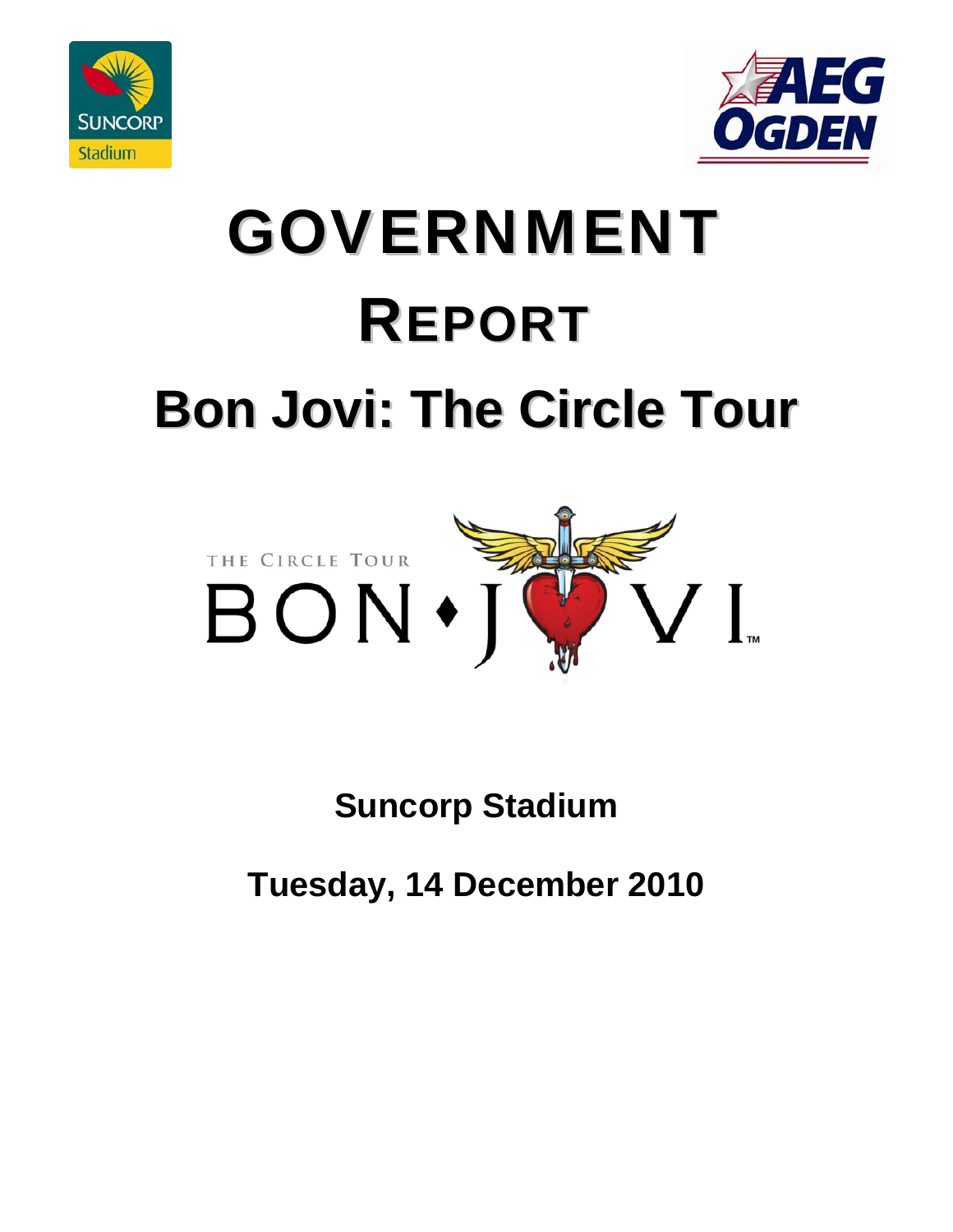



# **1 EVENT OVERVIEW**

#### *Event Summary*

The Stadium hosted a Bon Jovi concert as part of their "Circle Tour" on the 14<sup>th</sup> December 2010.

Detailed planning was undertaken to identify and minimize potential adverse impacts on the local community in accordance with the Major Sports Facilities Regulations 2002 for Special Events.

A specific Operations Management Plan and a Transport Management Plan was developed for the concert and provided to the Stadium Management Advisory Committee (SMAC), Transport Coordination Group (TCG) and Stadiums Queensland as required in the Regulations.

A dedicated Call Centre was established for the concert period for the general public to contact the Stadium on any issues arising either during the bump in and bump out periods or during the concert itself. A local community letterbox drop was also conducted to provide residents within the Lang Park Traffic Area with as much information on the event as possible.

There were minimal issues arising from the concert which was highly successful both commercially and operationally overall. The global touring company responsible for the Bon Jovi tour rated the venue and its management among the best they had played with.

Key deliverables for the concerts were:-

| Attendance                  | A total of 40,520 patrons attended the concert.                                                                                                                    |  |
|-----------------------------|--------------------------------------------------------------------------------------------------------------------------------------------------------------------|--|
| Complaints /<br>Compliments | 3 calls were received on the night - 1 call related to concert noise, 1 related to a<br>long wait in the queues at Box Office A and 1 wanted the music was louder. |  |
| Media                       | Positive media coverage leading up to and from the concerts themselves.                                                                                            |  |
| Crowd Management            | No queuing problems or delays in entering the Stadium. Egress went smoothly<br>particularly given the large numbers on the field.                                  |  |
| Security                    | No substantial security issues with only 3 evictions and 2 arrests on the night.                                                                                   |  |
| Transport                   | No delays or issues were experienced with Public Transport. Crowds cleared within<br>50 minutes.                                                                   |  |
| <b>Noise Controls</b>       | The concert complied with the noise limits specified within the regulations in that all<br>measurements taken within the Stadium were below the 100 dB(A) limit.   |  |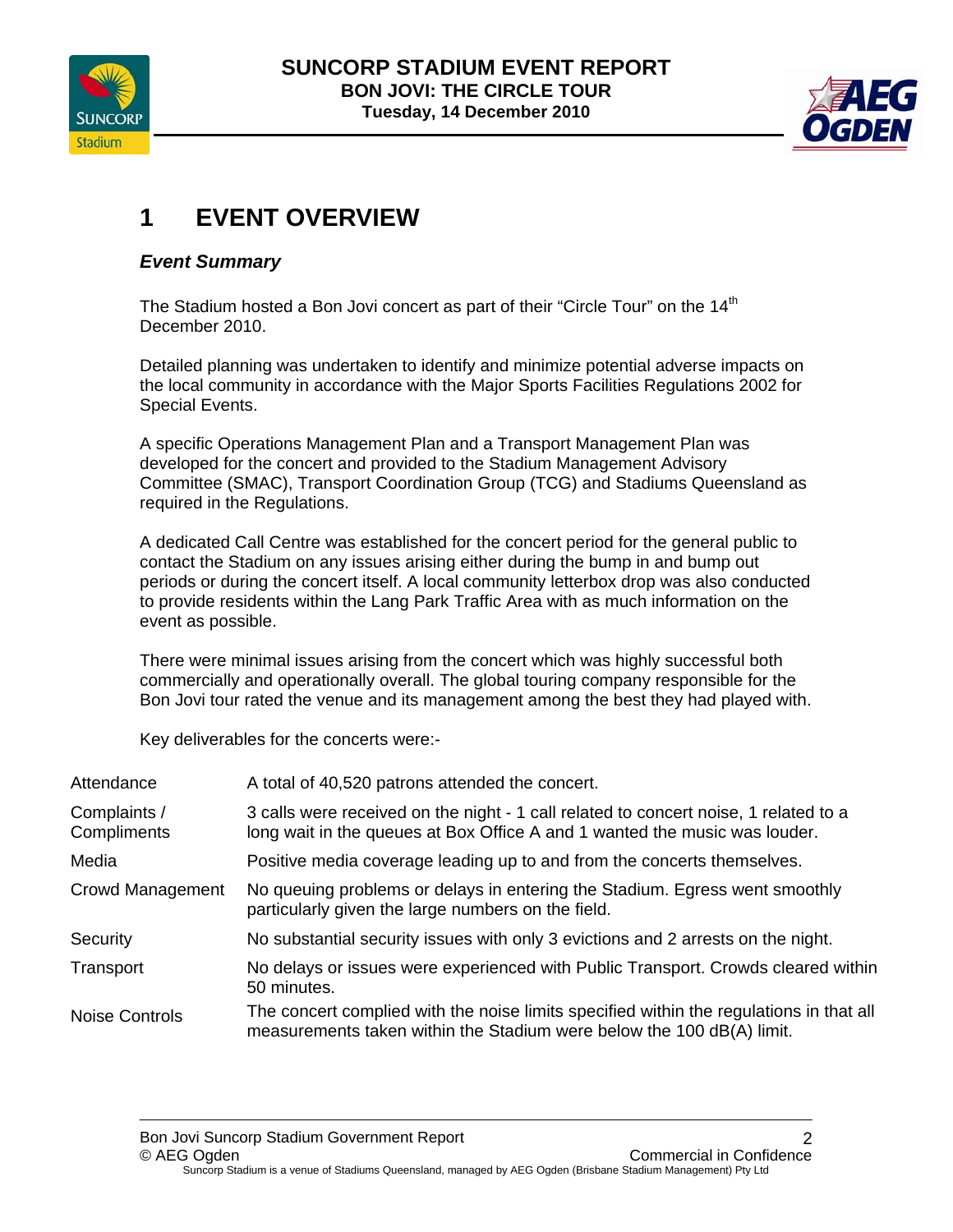



# **2 OPERATIONS**

### *2.1 Attendance & Ticketing*

#### **2.1.1 Concert Program**

The concert concluded within the Stadium's curfew time of 22:30hrs.

| Gate C Opening           | 16:45 |
|--------------------------|-------|
| Gates D Opening (GA)     | 16:30 |
| Gates A, B & E Opening   | 17:00 |
| Support Act (The Smart)  | 18:45 |
| <b>Support Concluded</b> | 19:15 |
| Main Act (Bon Jovi)      | 19:45 |
| <b>Show Concluded</b>    | 22:30 |

#### **2.1.2 Tickets Sold**

Ticketing was conducted by Ticketek as agent for the Stadium. Tickets sold were as follows:

| On Field                 | 9,597  |
|--------------------------|--------|
| <b>Stand Tickets</b>     | 31,412 |
| Corporates               | 450    |
| No-shows                 | - 939  |
| <b>Actual Attendance</b> | 40.520 |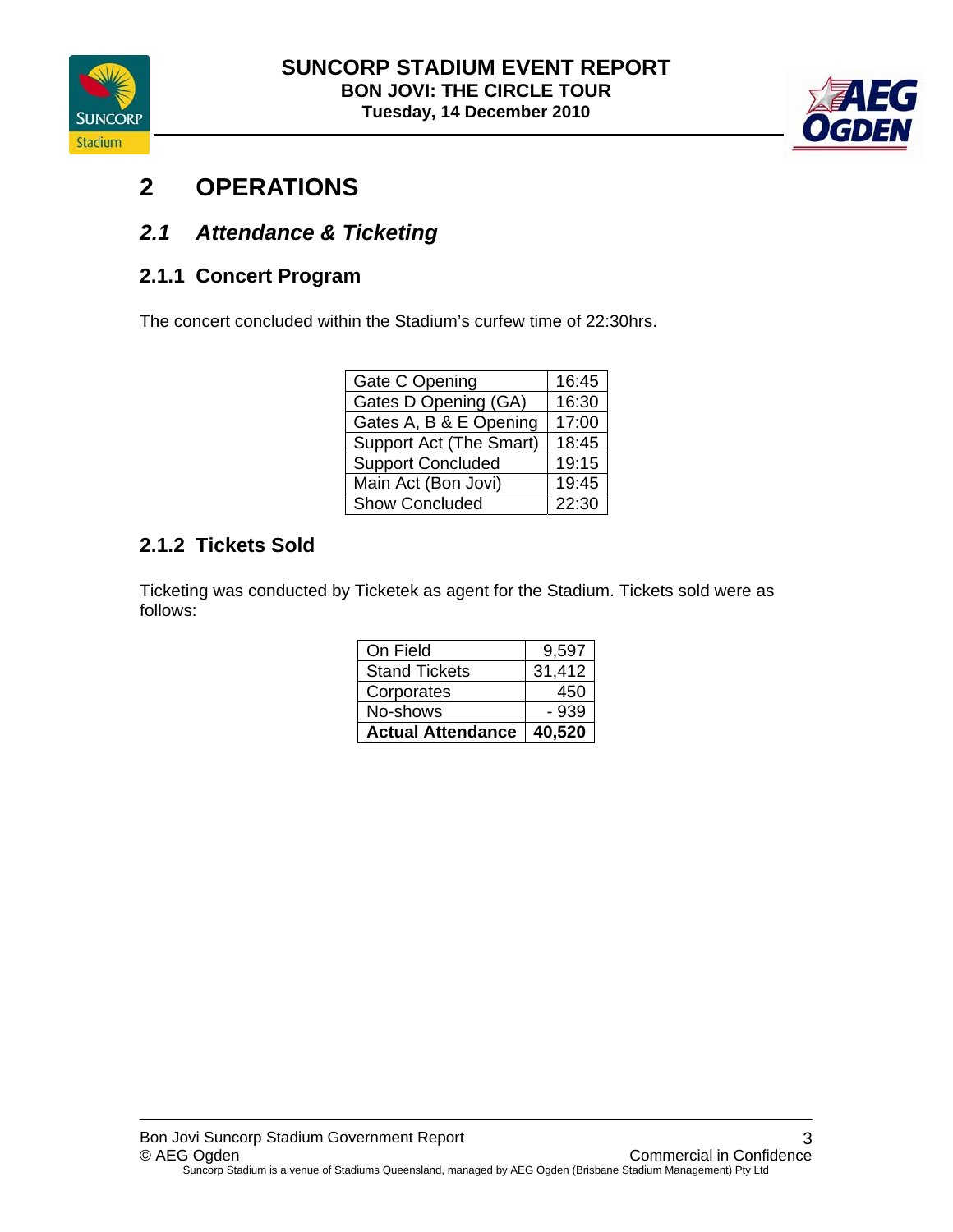



#### *2.2 Local Resident Management*

Comprehensive plans were prepared and implemented to manage issues involving the management of noise for local residents.

#### **2.2.1 Call Centre Operations**

The Stadium established a 'Concert Hotline' from Saturday, 11 December 2010 to Wednesday, 15 December 2010 specifically for general public issues relating to the concert. The hotline was manned by trained Stadium Staff during the following times:

- Saturday, 11 December 2010 0900hrs 1600hrs
- Sunday, 12 December 2010 0900hrs 1600hrs
- Monday, 13 December 2010 0900hrs 2030hrs
- Tuesday, 14 December 2010 0900hrs 2330hrs
- Wednesday, 15 December 2010 0900hrs 1600hrs

To assist with major complaints or issues, Call Centre operators had direct access to the Stadium's main control room and management team to obtain specific advice.

The general Stadium number (07 3331 5000) was also operational during normal business hours as was the Stadium security number of (07 3331 5168) after hours. All calls logged by Call Centre operators were responded to either by a return call or in writing by Stadium staff no later than Wednesday, 15 December 2010. Callers were given information on what action was taken in response to their call and the subsequent outcomes.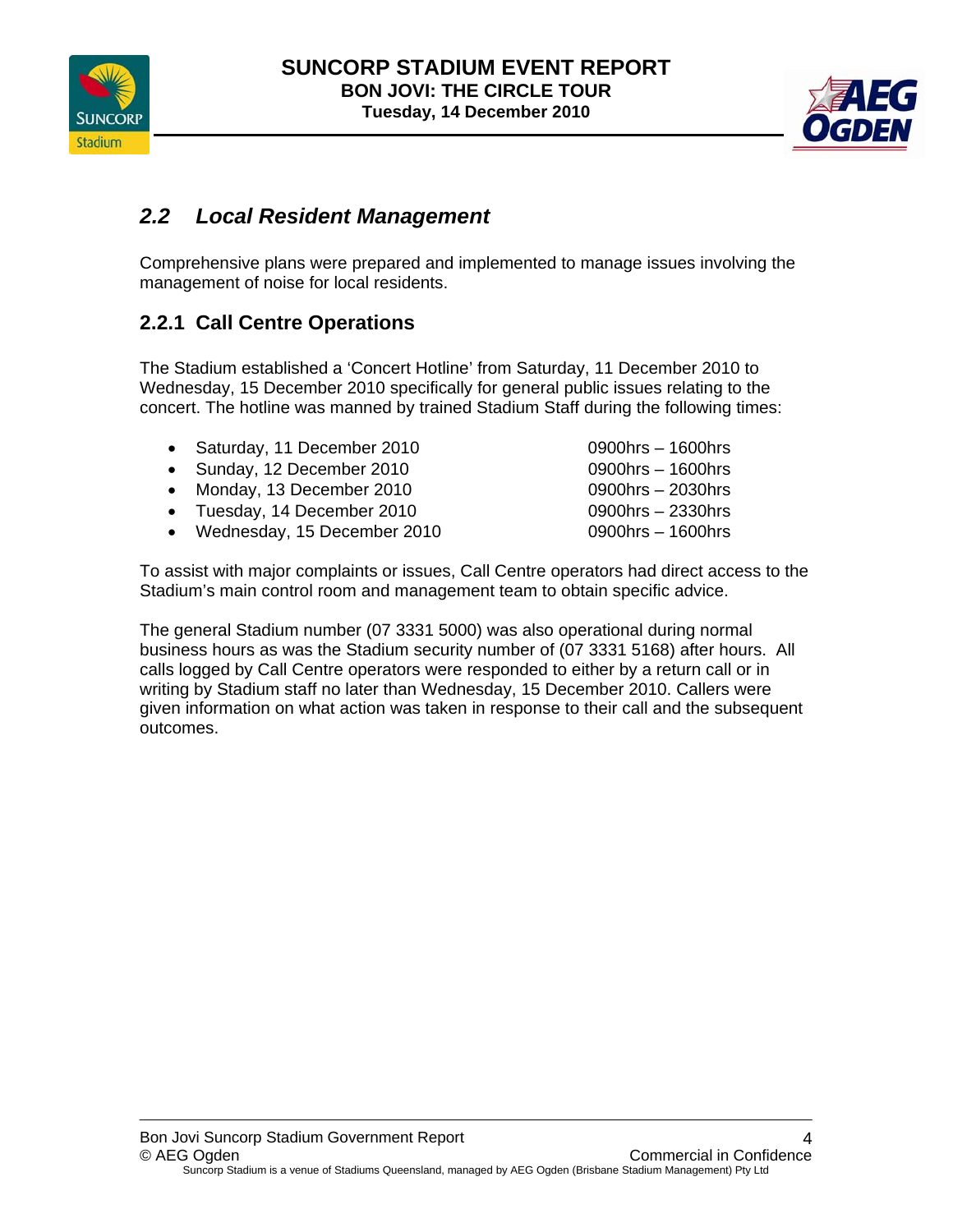



#### *2.3 Noise Management*

The Stadium engaged Cardno Consulting Australia as its specialist acoustic consultant. Cardno had conducted initial modelling to assist with the noise control measures during planning for the concert.

As part of this process, Cardno monitored noise levels at a point 50 metres directly in front of that stage measured at 15 minute intervals. It also continuously monitored the noise levels at the following locations as specified by the Major Sports Facilities (MSFA) Regulation 2002 (Reprint 1C) – Schedule 2:

- 8 / 5 Petrie Terrace, Brisbane
- 15 Plunkett Street, Paddington
- 105 Hale Street, Brisbane
- 26 Princess Street, Brisbane
- 31 Isaac Street, Milton

Cardno Consulting measured noise in compliance with the Environmental Protection Agency's Noise Measurement Manual.

During the event, including rehearsals and sound tests, the Stadium ensured that one of its employees or contractors;

- (a) was present at the sound mixing desk for the event and associated sound checks;
- (b) could communicate with all of the acoustical consultants conducting the monitoring of the noise levels from the event; and
- (c) Was able to report sound levels to Stadium Management at all times.

In summary, Cardno concluded that noise emissions from Suncorp Stadium measured during the Bon Jovi concert on the  $14<sup>th</sup>$  December 2010 indicated compliance with the MSFA Regulation for four of the external sites. The fifth monitoring site at 105 Hale Street did on a couple of occasions exceed the maximum limit but this was attributed to the high levels of road traffic on Hale Street.

The concert complied with the noise limits specified within the regulations in that all measurements taken within the Stadium were below the 100 dB(A) limit.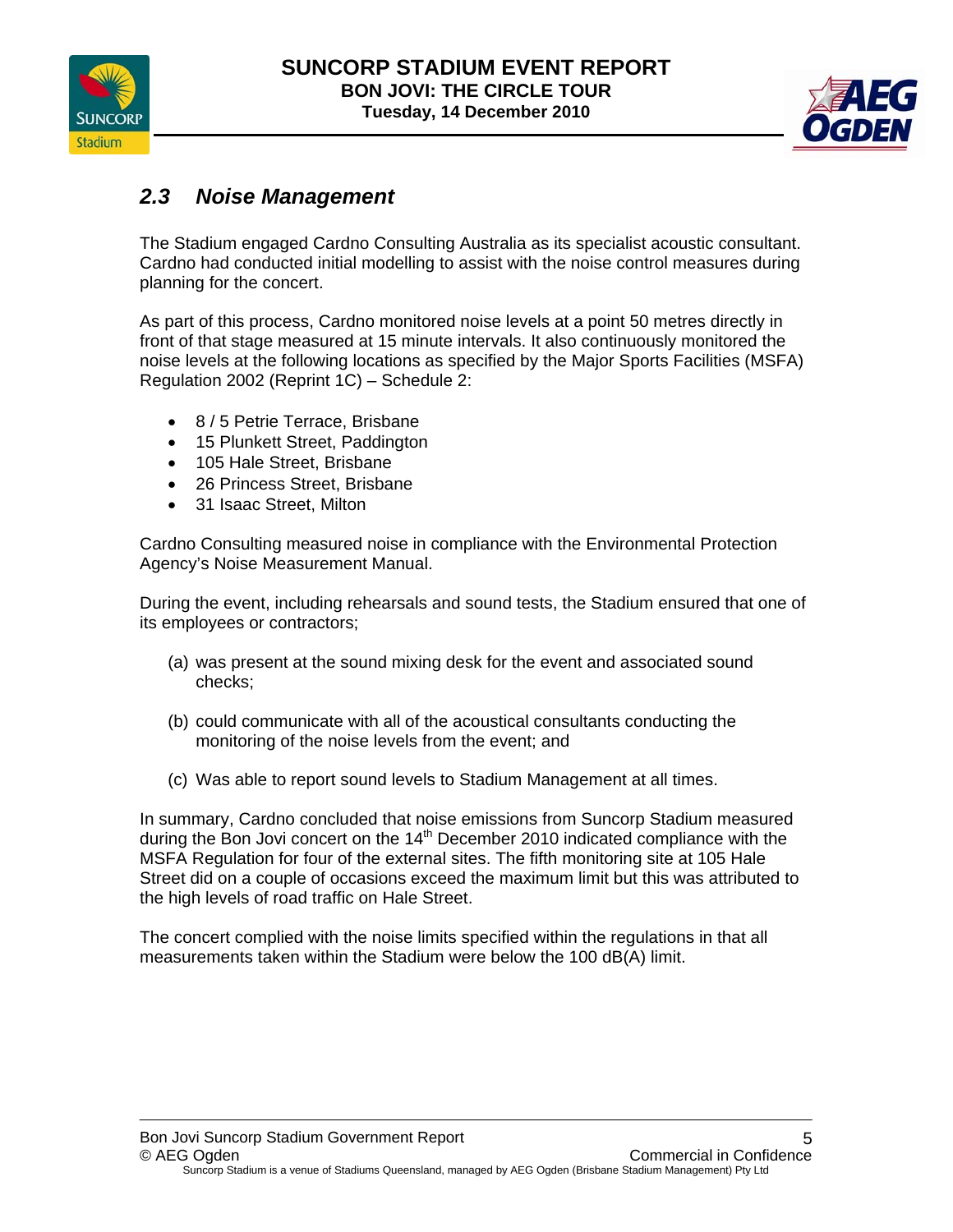



## *2.4 Complaint Action*

#### **2.4.1 Noise Levels**

The one noise complaint was relayed immediately to Cardno and sound engineers were dispatched to the complaint location to take readings.

#### **2.4.2 Limousines & Parking**

Limousine parking was monitored closely and was in line with the usual arrangements for other major Stadium events. This included the stationing of Police in Blaxland Street post concert to control noise and patron behavior and the relocation of the limousine pick-up to the Northern Plaza once the majority of the crowd had dispersed. There were no complaints received regarding limousines.

There were 330 parking infringement tickets issued and 6 vehicles towed for this concert.

#### **2.4.3 Taxis**

Taxi demand was high after the concert and queues were managed by Taxi Council of Queensland staff. There were no complaints or significant incidents to report regarding taxis.

#### **2.4.4 Patron Behaviour Post-Concert**

The Suncorp Stadium Traffic Plan which was implemented post-concert, ensured patrons travelled safely to major transportation hubs and other destinations.

Queensland Police and Traffic Control Officers were present during this period to monitor patron behavior and flow to surrounding areas. Queensland Police also monitored local areas for one hour post concert and were on standby to be sent to locations should complaints arise.

There were no patron behaviour issues after the concert.